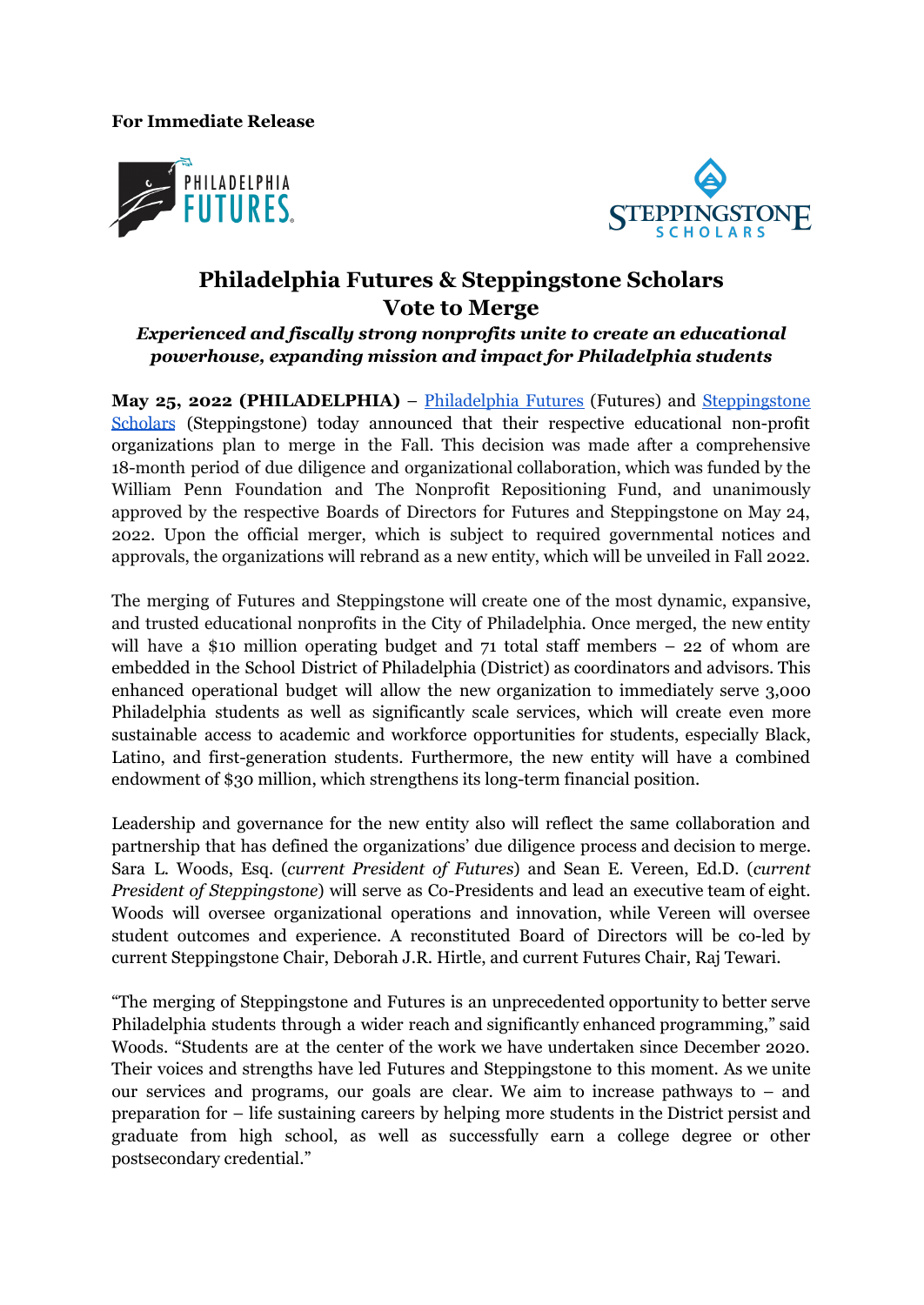Vereen added, "Both organizations were created out of a deep and abiding love for our city's children. That love leads us to a shared mission that creating educational and career opportunities for young people is the keystone to making Philadelphia a more just, livable, and prosperous city. In merging, we bring together decades of expertise, capital, and partnerships, as well as talented staffs committed to moving the needle on student success. This decision is about Philadelphia and the city we believe it can be, when we invest in our children."

Futures and Steppingstone have agreed to a bold new vision for the united entity – and the city itself. Together, the new organization will work to ensure that **"all Philadelphia students graduate high school with pathways to economic mobility through college and workforce success."** This focus is rooted in a commitment to break the cycle of generational poverty, which has long challenged the City of Philadelphia.

As the merger operationalizes, increased scale and capacity will make it easier for students to access advisors, enrichment programs, and partnerships that support their success in college and/or career trajectory beginning in middle school and extending to college and career. The new entity will be the preeminent organization in the city partnering with schools, colleges, and businesses to provide real pathways for students from low-income and underserved communities. By 2024 the new entity aims to serve 5,000 students annually. The organization will specifically:

**● Provide transformative college and career advising and enrichment** In the 2022-23 school year, the new entity will have staff based in 22 public schools through District-based partnerships. Programming will focus on creating a college and career culture and supporting critical transition points in students' educational trajectories to ensure graduation from high school. This will be a \$4.5 million annual

investment of the new organization's talent and philanthropic resources.

- **● Increase the number of Philadelphia district students earning college degrees and other postsecondary credentials** The new entity will have 21 college partnerships that provide college courses for credit to high school students, scholarship opportunities, and collaboration around student advising and retention efforts to ensure college success.
- **● Be the premier talent pathway to life sustaining careers for Philadelphia students graduating high school and college** In the next year, the new entity will provide more than 300 internships to high school and college students. Preparation for life sustaining careers will be fueled by anchor partnerships with local businesses and robust credentialing and internship offerings to thousands of students in the city.

Futures' and Steppingstone's merger has been well-received, including in the City of Philadelphia's philanthropic community. As noted, the initial work around strategic collaboration was funded by the William Penn Foundation, as well as The Nonprofit Repositioning Fund. Beyond this, several significant gifts have been received in recent months to support the expansion and scaling of programmatic initiatives as Futures and Steppingstone come together in academic year 2022-23.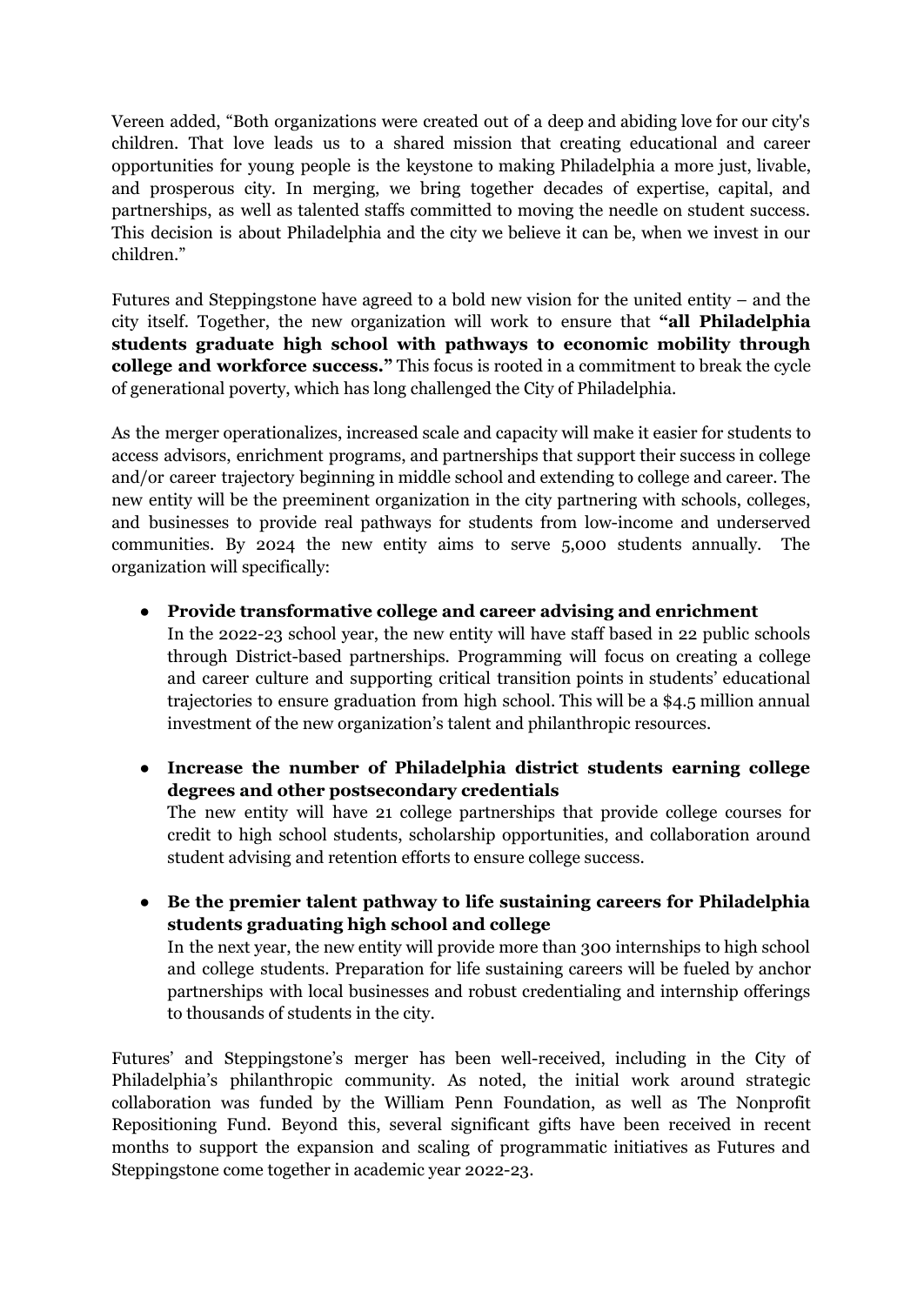The new entity's endowment is also a source of strength. Futures and Steppingstone both bring separate multi-million-dollar endowments to the merged organization, ensuring long-term sustainability. The total figure of \$30 million benefits from a significant commitment in April 2022 by the Hess Foundation to endow Steppingstone's Academy program, upon which the organization launched in 1999. This is the largest single gift ever received by Steppingstone and ensures that its signature program will remain in perpetuity within the merged entity.

Steppingstone Board Chair Hirtle said, "A process such as this demands vision, transparency, mutual trust, and courage. It is rare that two successful, financially sound nonprofits are willing to merge to better achieve a shared mission. The servant leadership of Sara Woods and Sean Vereen is inspiring and reflects both humility and a commitment to placing the best interests of the students of Philadelphia above all else. As we enter this exciting new chapter, we believe our merged organization will be even better positioned and prepared to meet the changing needs of Philadelphia students and deliver on our promise of creating pathways to economic mobility."

Futures Board Chair Tewari concurred, "The decision to merge Futures and Steppingstone was undertaken with the same strategic vision and mission-driven commitment that has long defined our respective organizations. We are grateful to the William Penn Foundation for providing Futures and Steppingstone with the runway to fully explore this possibility and allow for a robust process that unanimously brought both Boards of Directors – and leadership teams – together in making this transformative decision. While the work of full integration now begins, we are confident that the work undertaken since December 2020 has laid a strong foundation for the success of our new entity and its impact on students across the city."

For more information regarding the Futures' and Steppingstone's plans to merge, please visit <https://philadelphiafutures.org/> and <https://www.steppingstonescholars.org/>.

## **About Philadelphia Futures:**

Philadelphia Futures is a non-profit organization that supports Philadelphia's low-income, first generation-to-college students with the tools, resources, and opportunities necessary for admission to and success in college. Philadelphia Futures envisions a city where every student has what they need to succeed in college and thrive in life. Through its direct service programs, Sponsor-A-Scholar (SAS) and College Connection, the organization annually serves more than 700 high school and college students offering academic enrichment services, personalized college guidance, career-readiness programming, placement and retention services, and financial resources. Through its other programs and services, including its Step Up to College resources, Outreach Futures, and The Charles E. Ellis Trust for Girls, Philadelphia Futures provides college guidance and financial resources to students throughout the city. Philadelphia Futures can be found online at[:](http://www.philadelphiafutures.org/) [www.philadelphiafutures.org,](http://www.philadelphiafutures.org/) [www.facebook.com/philadelphiafutures,](http://www.facebook.com/philadelphiafutures) [www.twitter.com/phillyfutures](http://www.twitter.com/phillyfutures) and [www.instagram.com/phillyfutures.](http://www.instagram.com/phillyfutures)

## **About Steppingstone Scholars:**